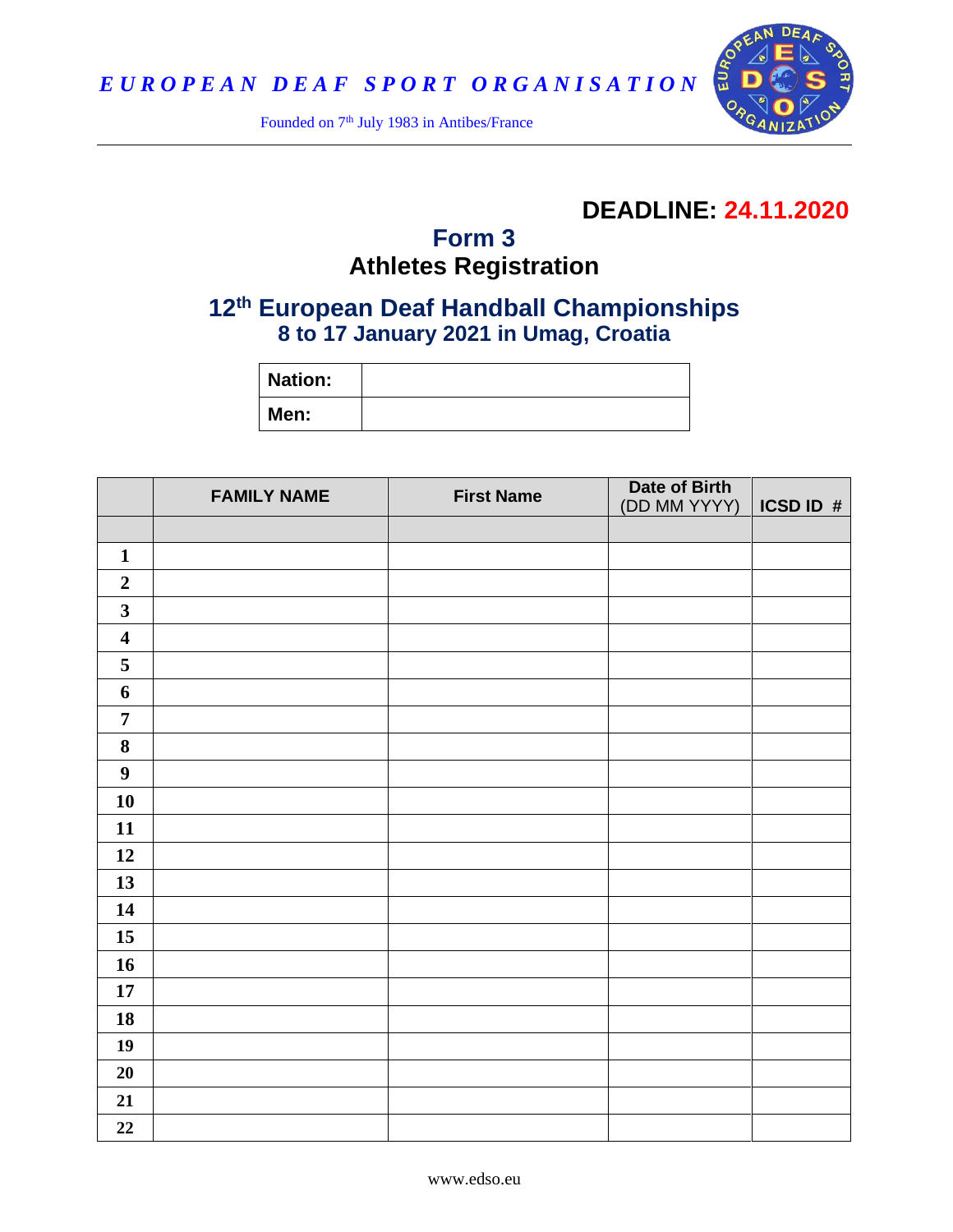

# *E U R O P E A N D E A F S P O R T O R G A N I S A T I O N*

#### Founded on 7<sup>th</sup> July 1983 in Antibes/France

| 23 |  |  |
|----|--|--|
| 24 |  |  |
| 25 |  |  |
| 26 |  |  |
| 27 |  |  |
| 28 |  |  |
| 29 |  |  |
| 30 |  |  |

#### **OFFICIALS**

| #  | <b>FAMILY NAME</b> | <b>Given Name</b> | Date of Birth | Gender <sup>1</sup> | Role <sup>2</sup> |
|----|--------------------|-------------------|---------------|---------------------|-------------------|
| A  |                    |                   |               |                     |                   |
| B  |                    |                   |               |                     |                   |
| C. |                    |                   |               |                     |                   |
|    |                    |                   |               |                     |                   |
|    |                    |                   |               |                     |                   |
|    |                    |                   |               |                     |                   |
| M  |                    |                   |               |                     |                   |
|    |                    |                   |               |                     |                   |

**Gender <sup>1</sup> : M =** Man/Male

**Role <sup>2</sup>**

- **: 1.** Head Coach
- **2.** Assistant Coach
- **3.** Leader/Director/Manager
- **4.** Interpreter
- **5.** Medical (*doctor, trainer, masseuse, first aid worker, physiotherapist*)

### **For Technical Meeting our delegates will attend are:**

|          | <b>FAMILY NAME</b> | <b>First Name</b> | <b>Position</b> |              |
|----------|--------------------|-------------------|-----------------|--------------|
| . .      |                    |                   |                 | Deaf         |
| <u>.</u> |                    |                   |                 | Deaf/Hearing |